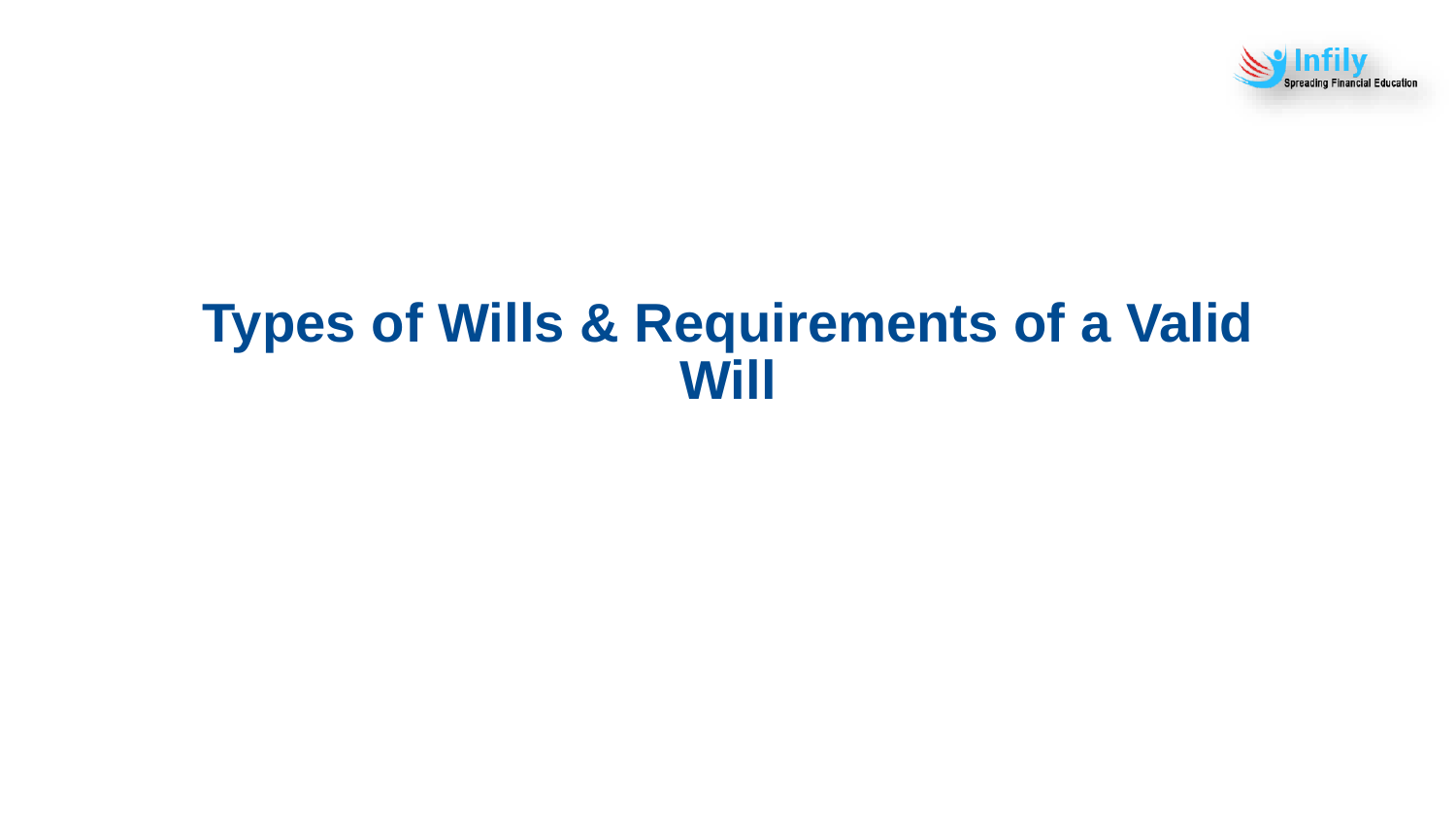#### DIFFERNCE BETWEEN TESTMENTARY **Spreading Financial Education** SUCCESSION AND INTESTATE







#### **INTESTATE TESTMENTARY SUCCESSION**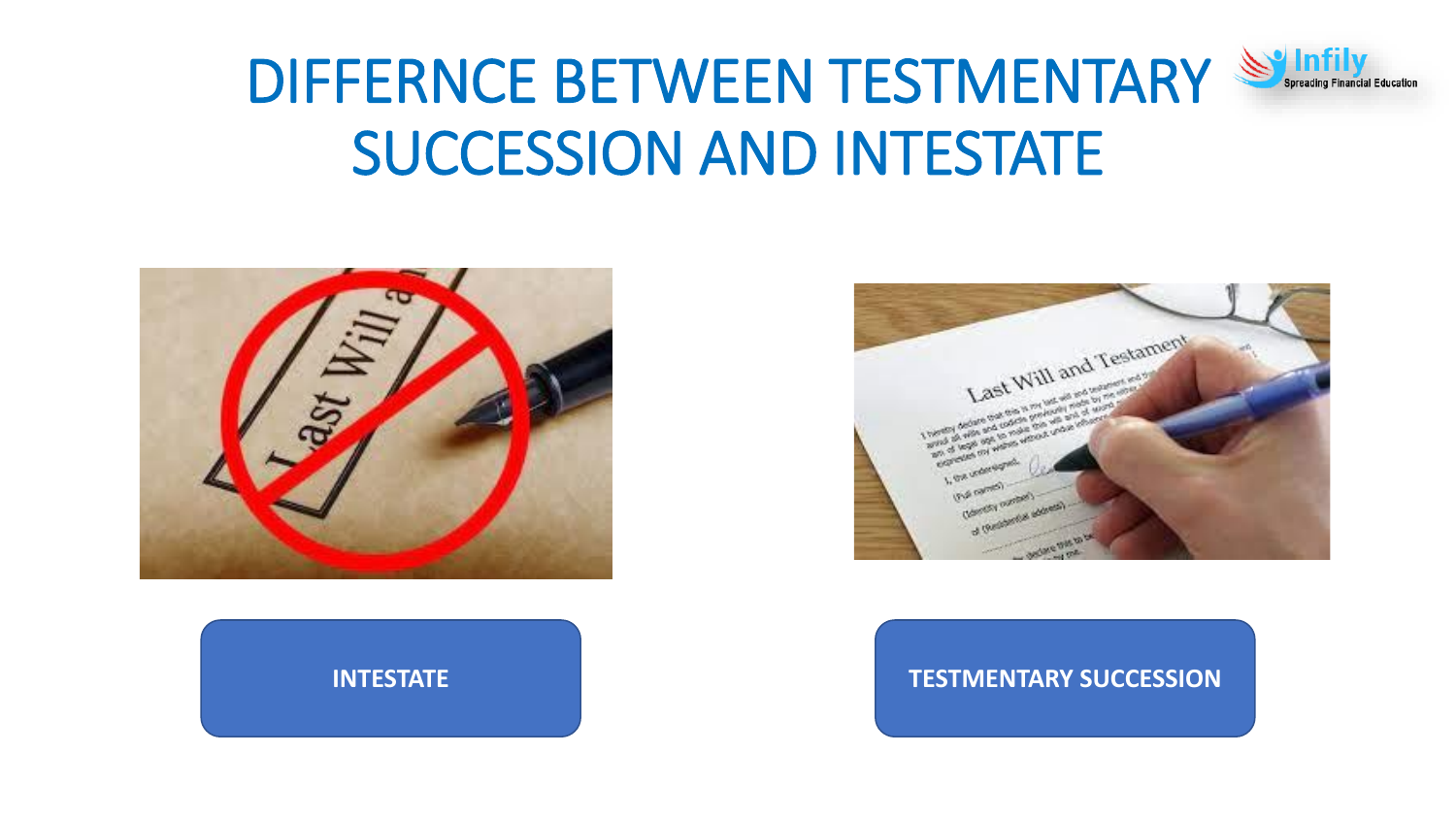

### FOUR IMPORTANT PEOPLE IN A WILL

- TESTATOR : Who Writes a will
- BENEFICIARY : Who are the beneficiaries in the will
- EXECUTOR : An **executor** is a person/institution who is the legal representative, named in a **will** or implied as such, to carry out the process of the distribution of the assets of the testator.
- Witness: Every legal will should have two witness undersigned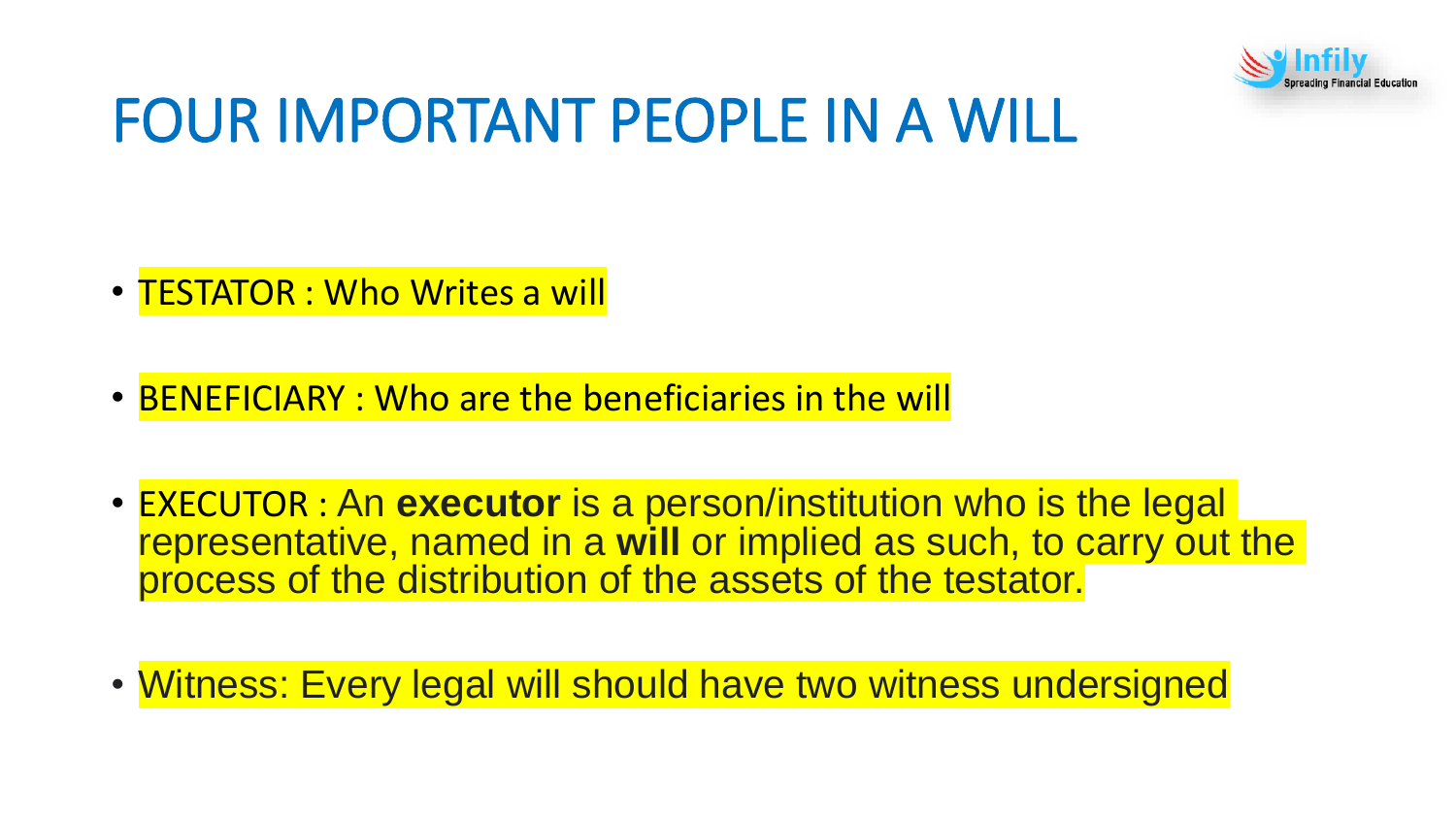

#### What's the minimum age for writing a will



#### **WITH A SOUND MIND**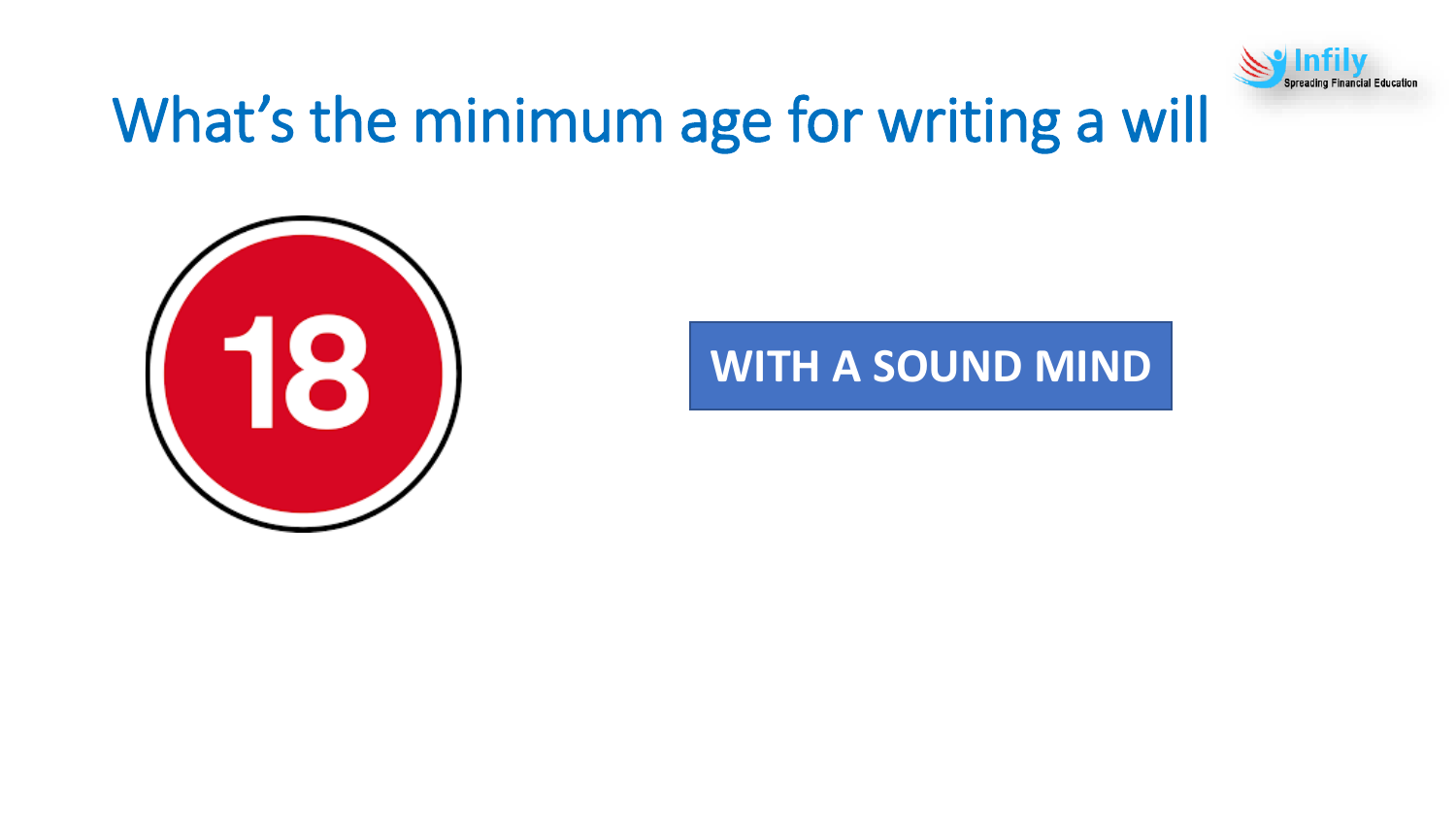

### Three Important Declarations

•you are revoking all earlier wills.

•you are of sound mind.

• you are not making the will under any undue pressure.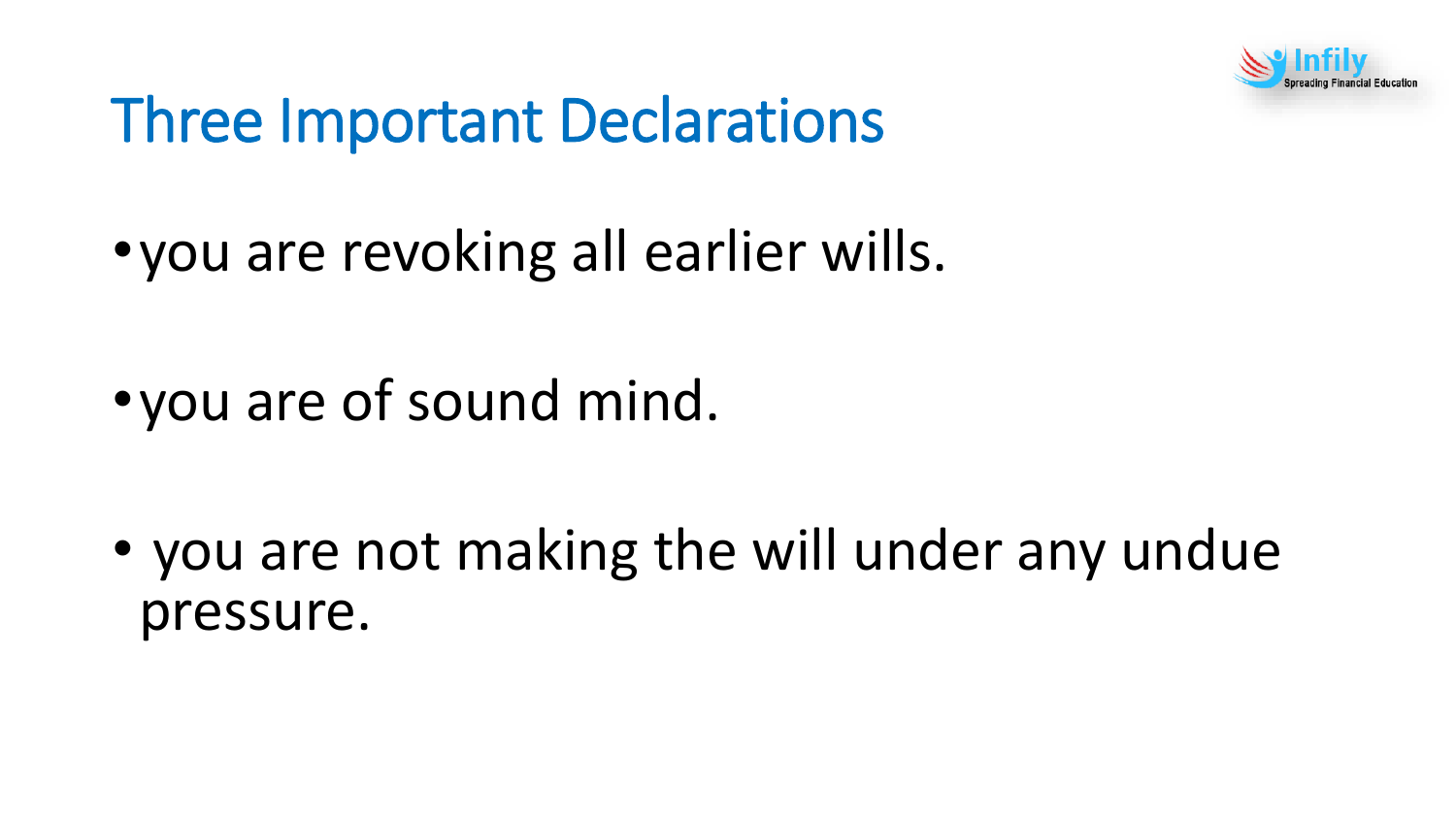**LAST WILL AND TESTAMENT** of

(Full Legal Names)

(Identification / Social Security Number/s)

(Address)

#### 1. Declaration

I hereby declare that this is my last will and testament and that I hereby revoke, cancel and annul all wills and codicils previously made by me either jointly or severally. I declare that I am of legal age to make this will and of sound mind and that this last will and testament expresses my wishes without undue influence or duress.

#### 2. Appointment of Executors

Executor.

#### 3. Bequests

3.1.1 bequeath unto the persons named below, if he or she survives me by 30 (thirty) days, the following property:

| Address:  |
|-----------|
| Property: |

3.2. If at the time of my death any of the property described in 3.1. above is no longer in my possession or part of my estate, then the bequest of such property shall be deemed null and void and shall no longer form part of this will and testament.

## SAMPLE WILL

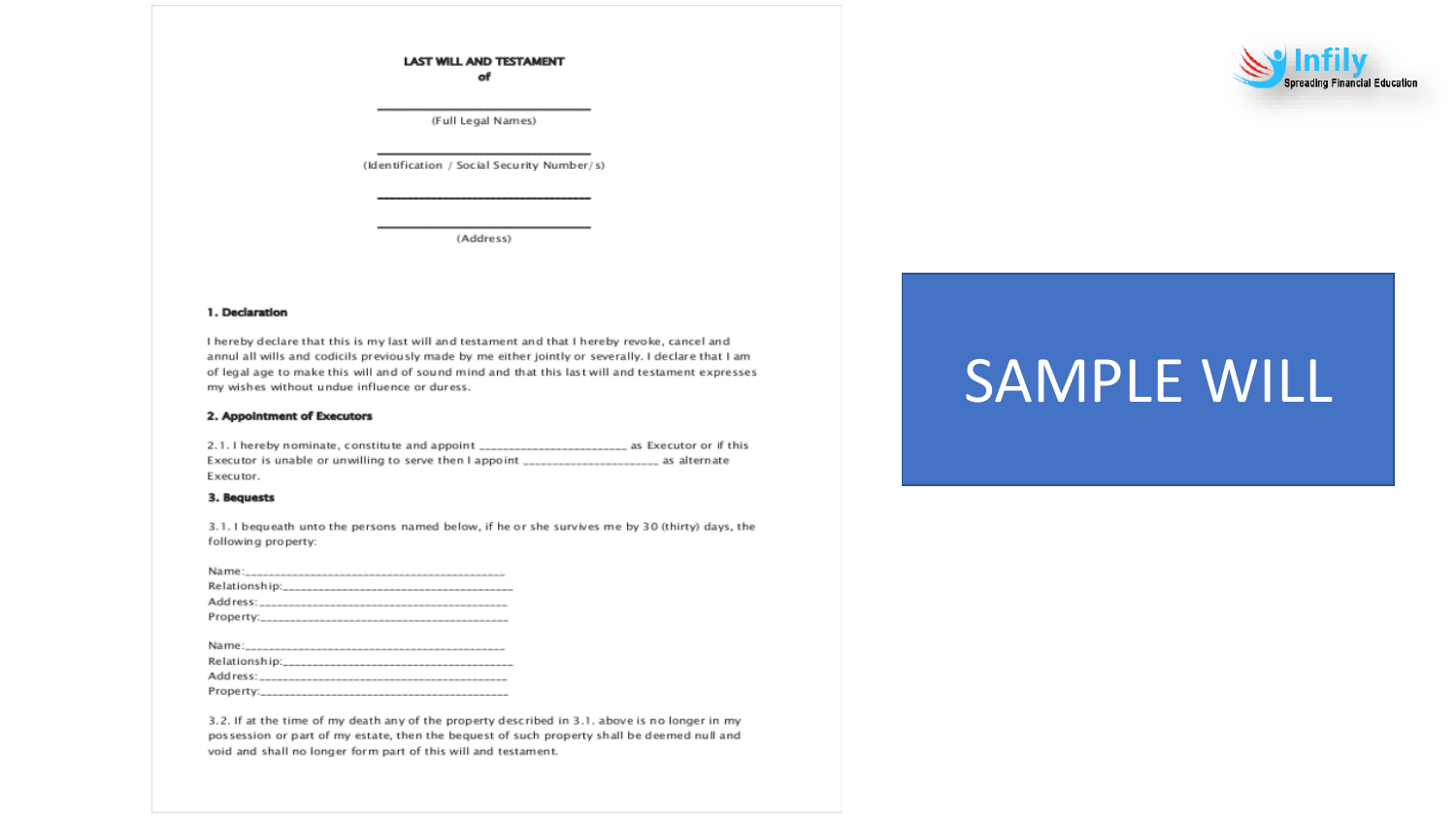

# *Privileged Will*

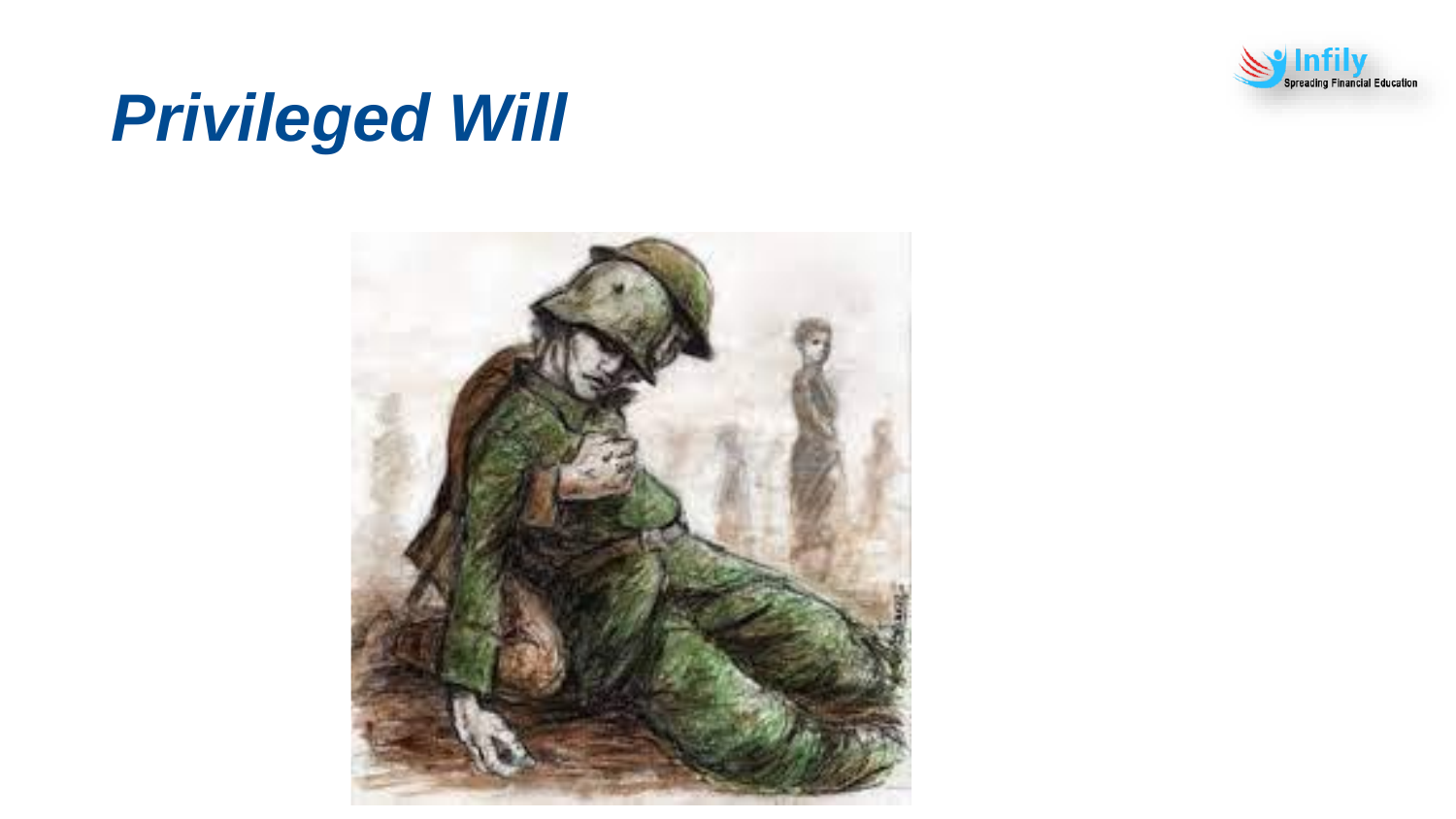

- A Privileged Will is an informal will which remains valid even though it does not fulfil the usual legal requirements.
- Mostly the will has to be made in writing. But there are situations where this may not be possible. The best example is a soldier during his engagement in the actual warfare or airmen so engaged or a mariner at sea may pronounce his Will by or mouth before 2 witnesses.
- That any will made by a soldier or an airman or a mariner, who has attained the age of Eighteen, when he is in actual service and is engaged in actual warfare, would be privileged. Such person can dispose of his property by a will as prescribed by the mode, manner and rules as described in section 66.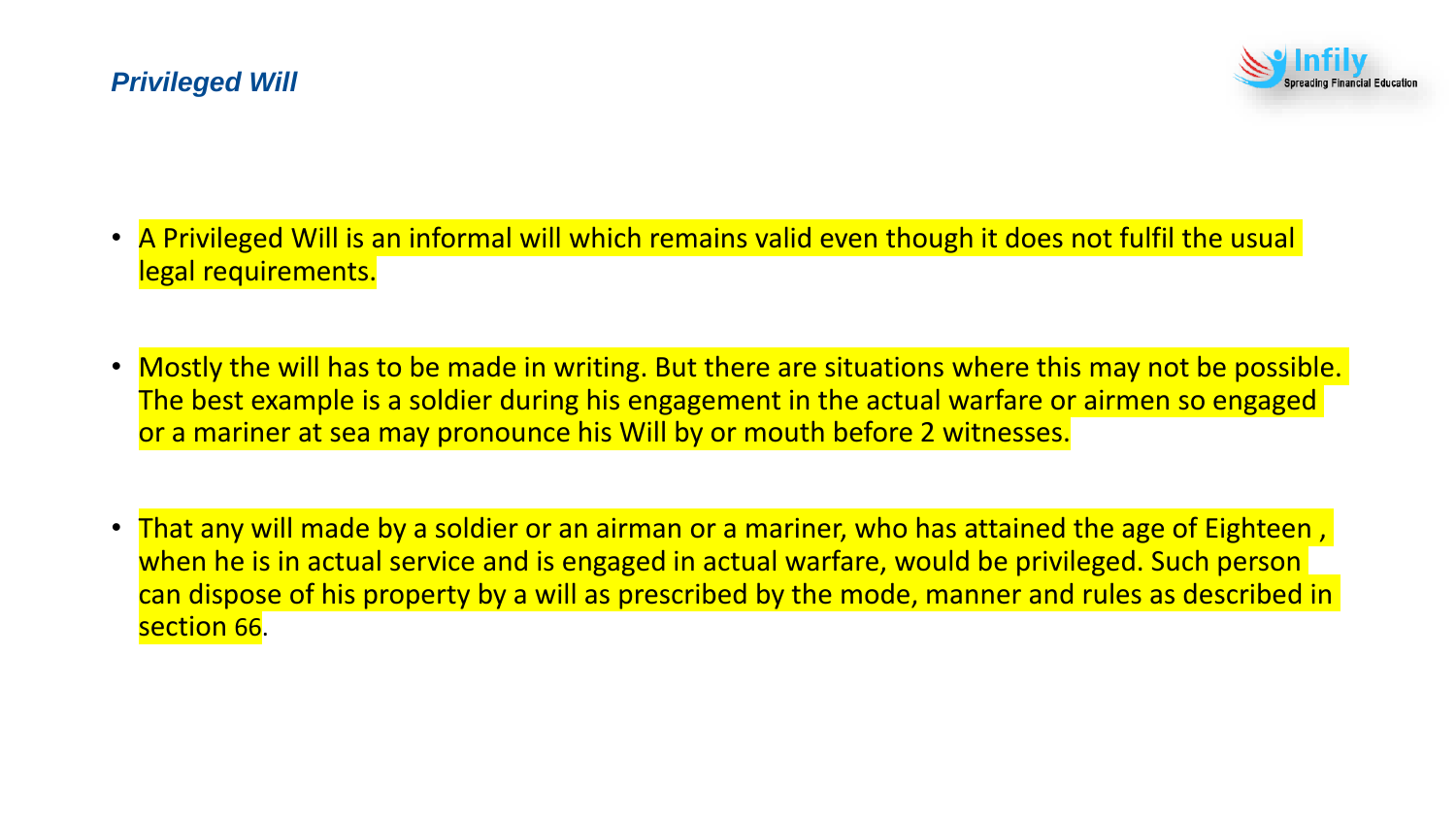

• Every other person who does not fall into the exception carved out for privileged wills, can only make an unprivileged will. Unprivileged wills include joint wills, mutual wills and contingent wills. These are dealt with below.

> Will in Normal Conditions are Called Unprivileged Will

• **A privileged will must be in writing, contain a signature or mark of the testator in presence of two attesting witnesses who must also sign or affix their marks in the presence of the testator**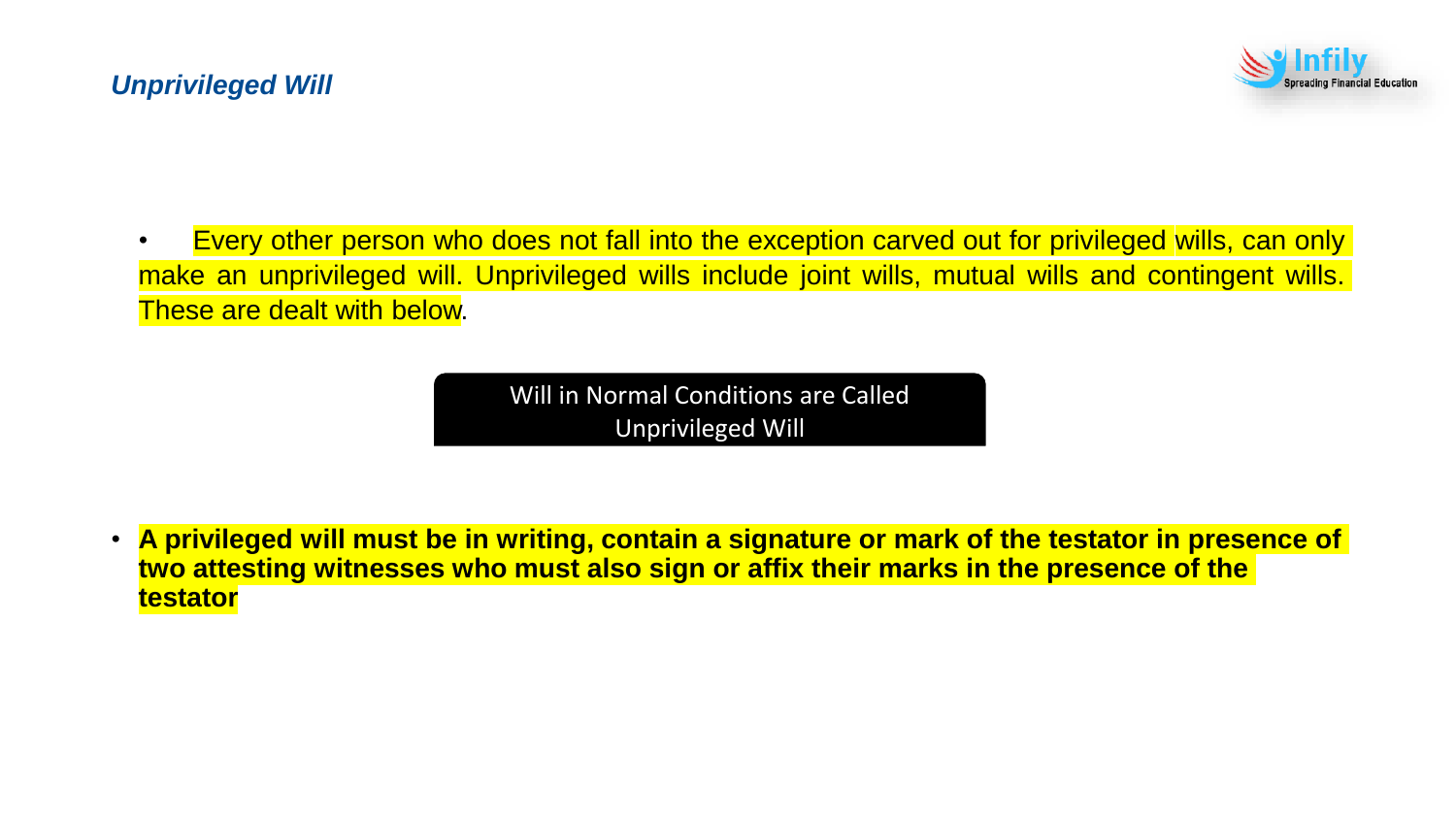

#### **Contingent or conditional Will**

- Conditional Will is used by a person when he/she wants the Will to become effective on the fulfilment of certain conditions or in case of occurrence of some event.
- then this type of will comes into effect in case of an event satisfying the conditions mentioned in the Will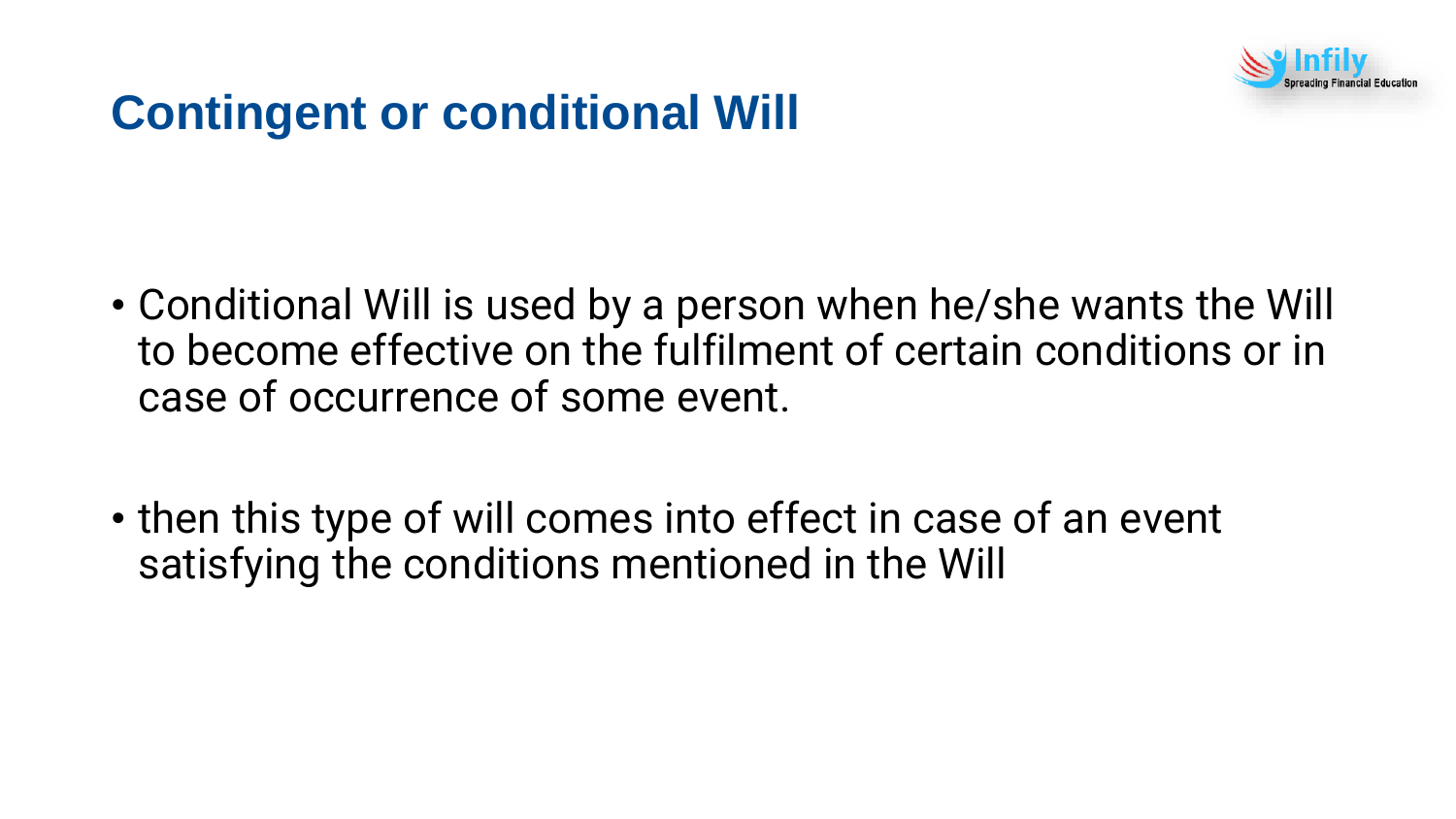

# **Contingent or conditional Will**



I am writing a will in favor of Ram's daughter for a certain asset . But this will only be effective If Ram dies before the marriage of daughter of Ram. 100% of assests should be given her at the time of her marriage.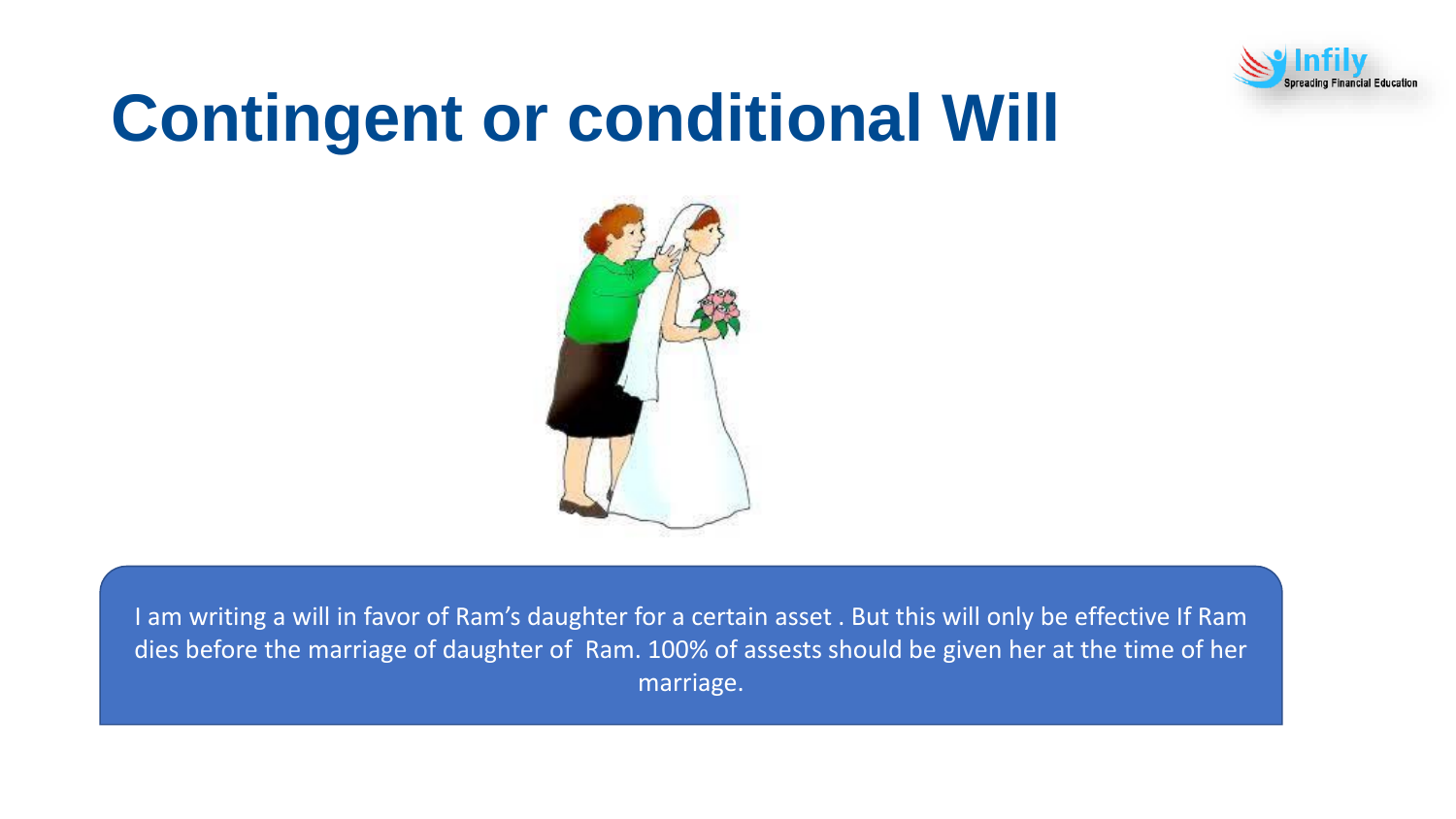

## **Concurrent Wills**

- In general there should be only one Will left by the testator, but sometimes the testator may write two wills –one relating to his property in one country and other relating to his property in other country.
- Both these wills are treated as independent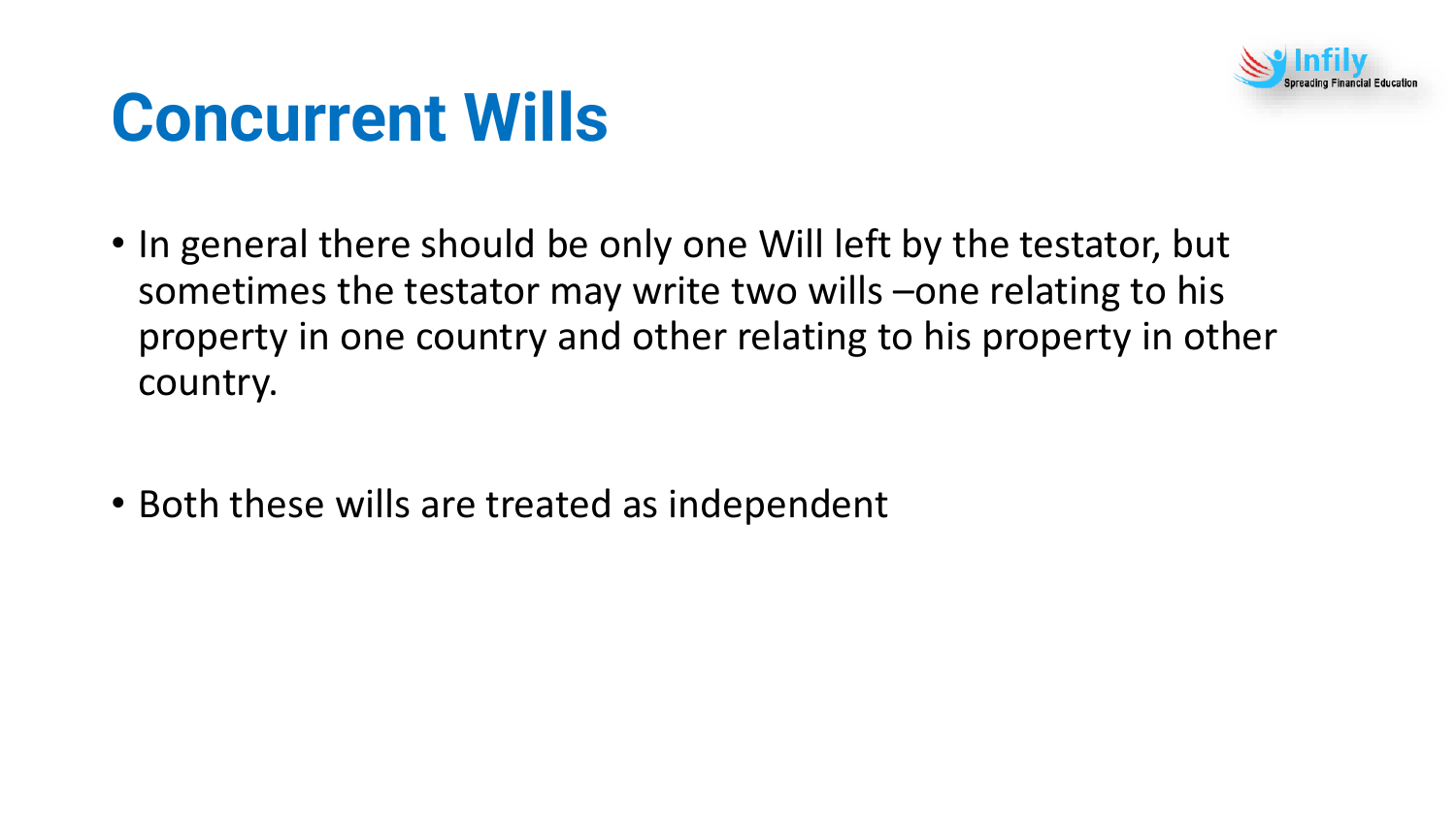

## **Concurrent Wills**

•

- For example, one Will in the Concurrent Will can have the details about the disposal of all the immovable assets.
- At the same time, another Will deals with the disposal of all the movable assets.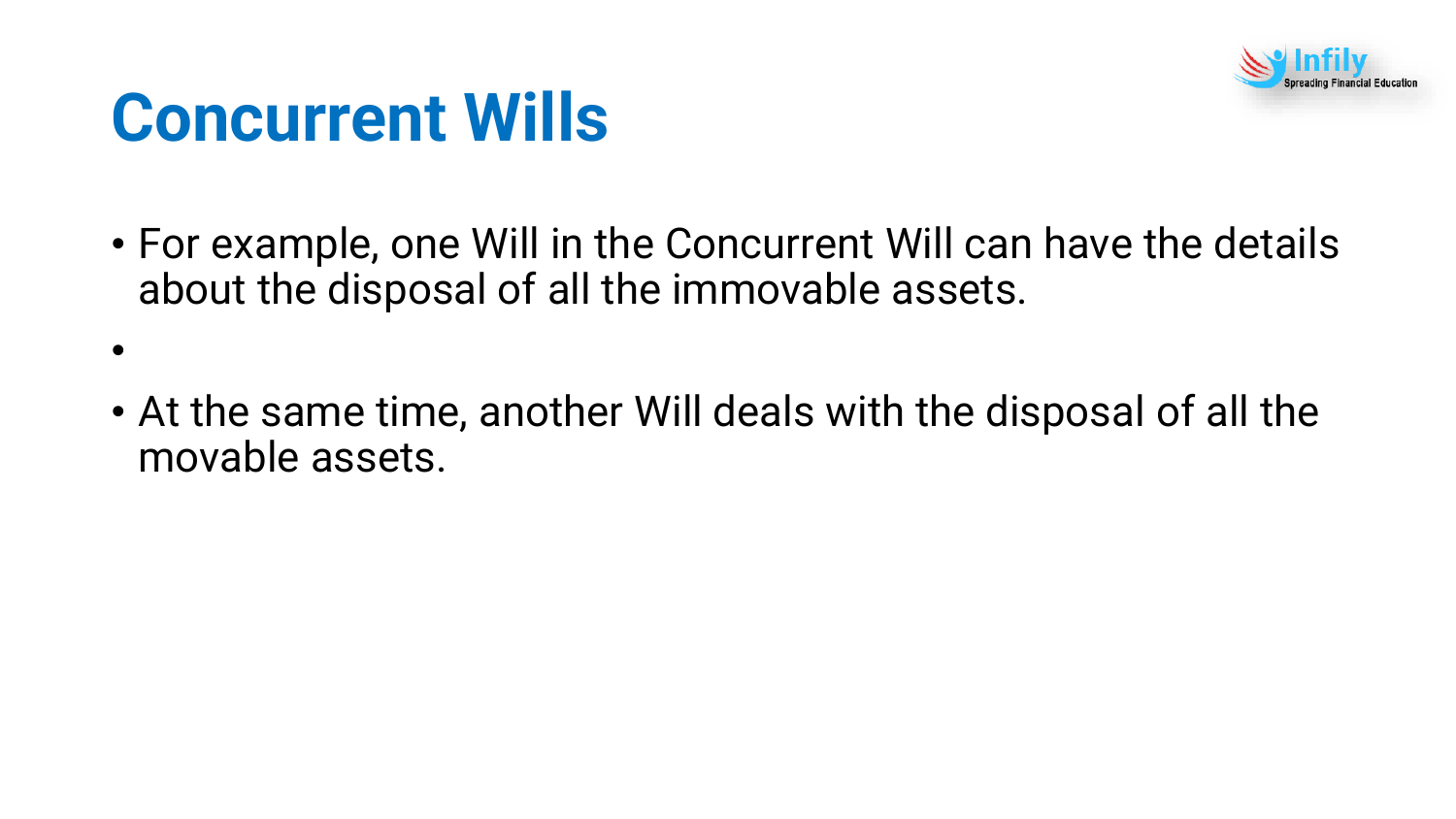

## **Concurrent Wills**





IMMOVABLE PROPERTY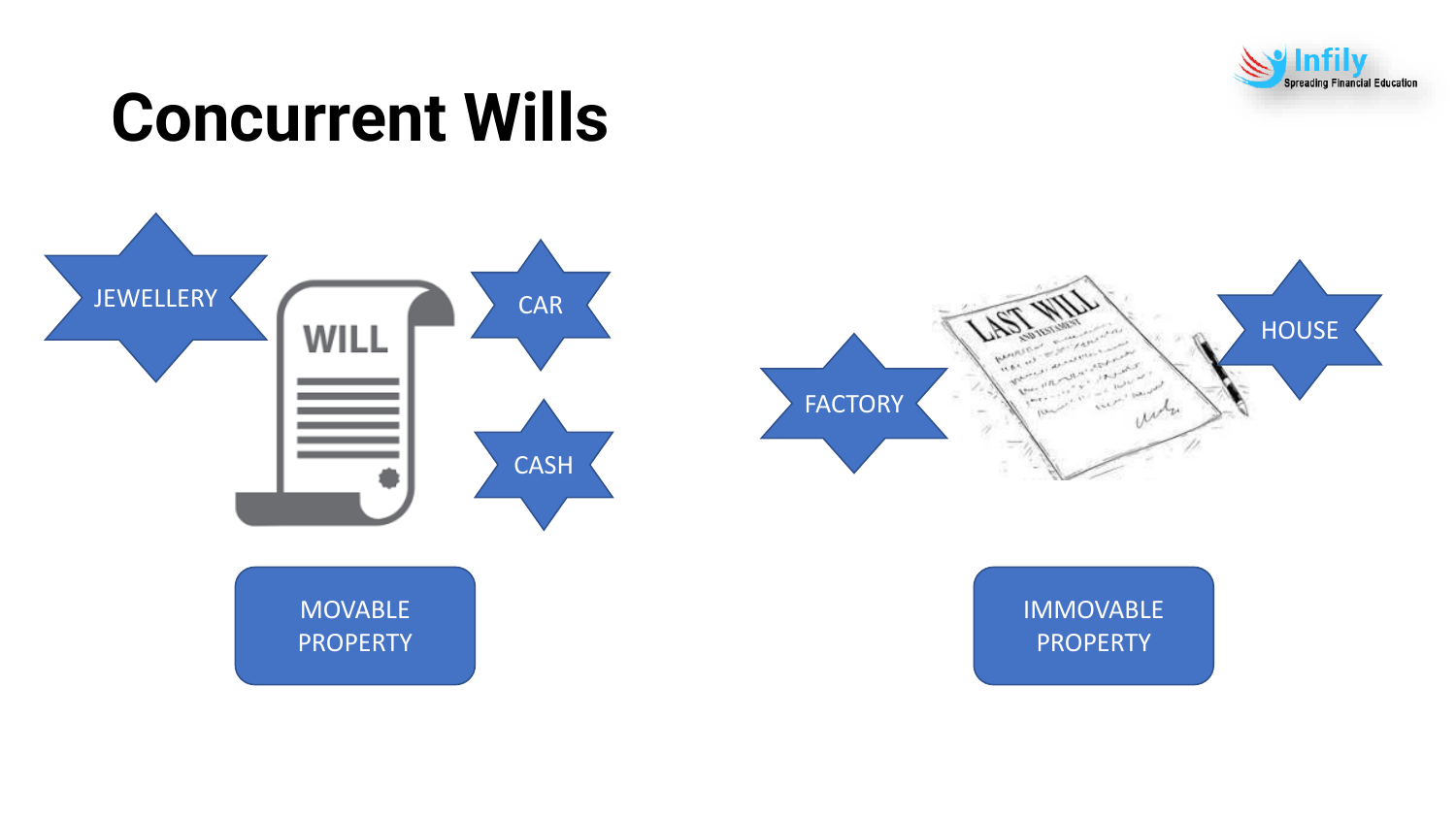

## *Mutual Will*

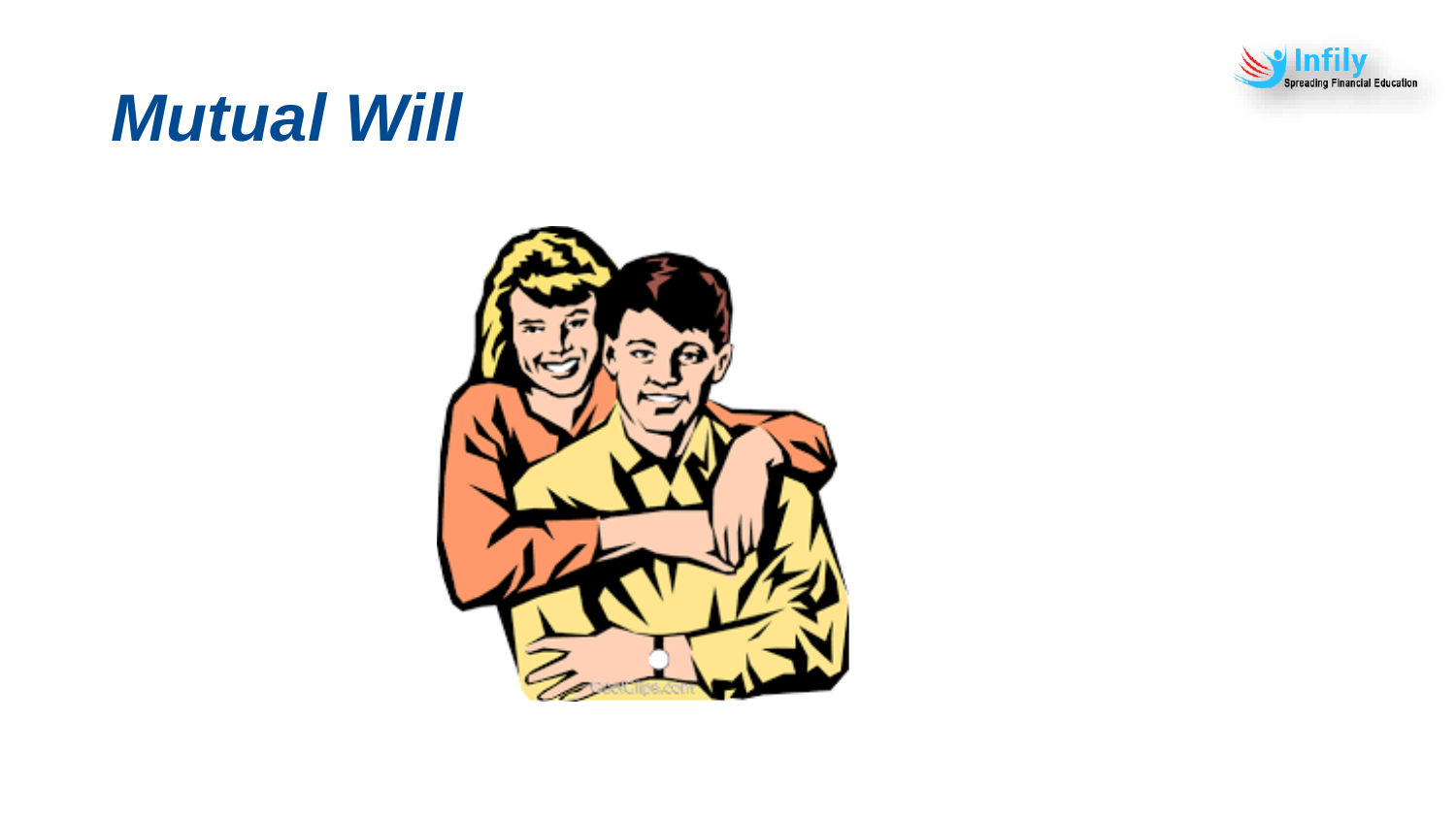

#### *Mutual Will*

- As evident from the name, in this type of Will, the testator confers on other for benefits. It is executed by husband and wife during their lifetime to pass the benefits to other people during their lifetime.
- A mutual will is executed by two persons (both testators) who mutually agree, on certain terms and conditions, and confer reciprocal benefits upon each other, making each other legatees.
- In a mutual will, the two testators confer upon each other reciprocal benefits. The testator has absolute benefits in each other's properties or life interest. This means the executants fulfil the role of both testator and legatee. But when the testator and legatee are different then the mutual will is not viable.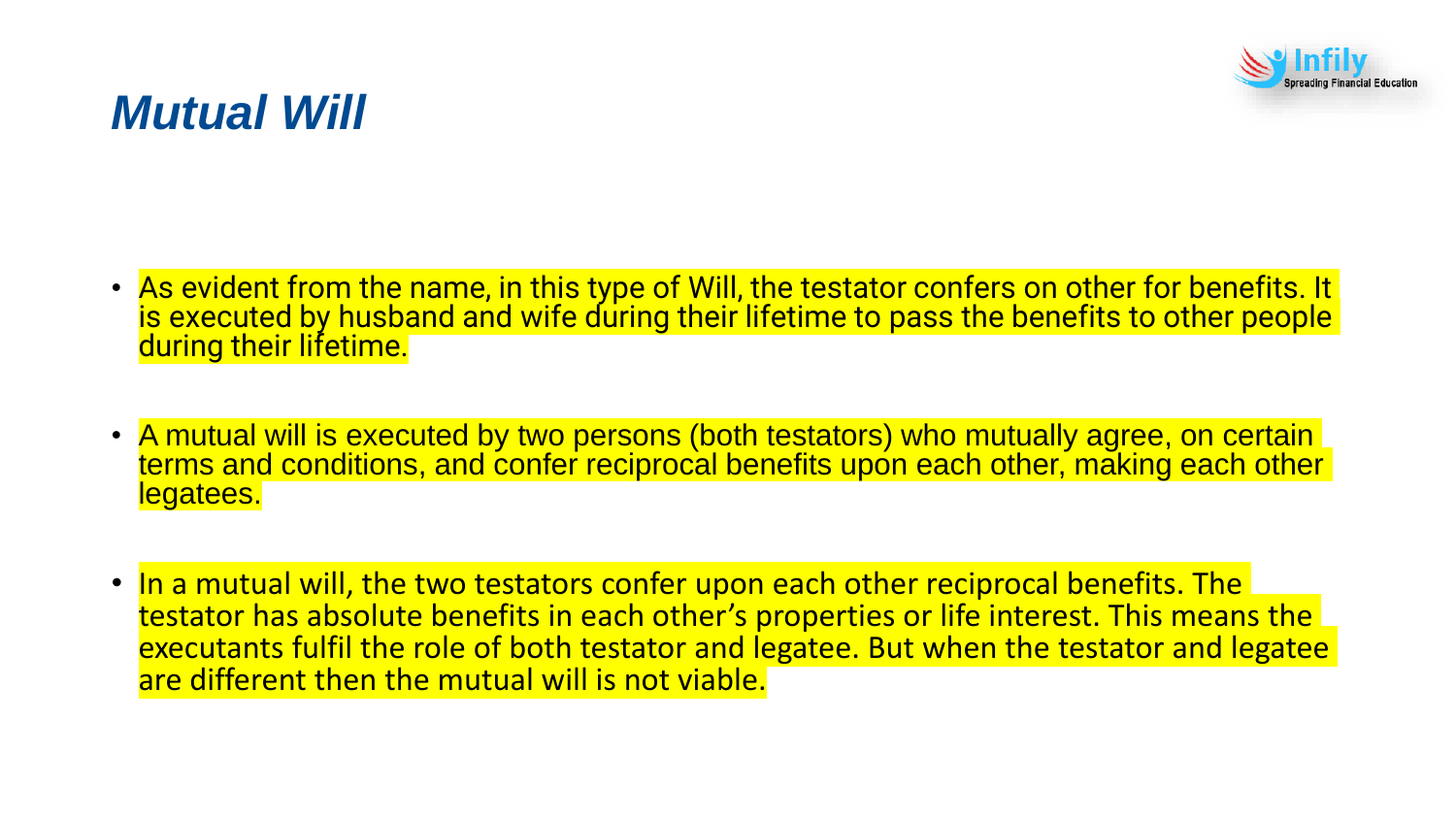

## *Joint Will*

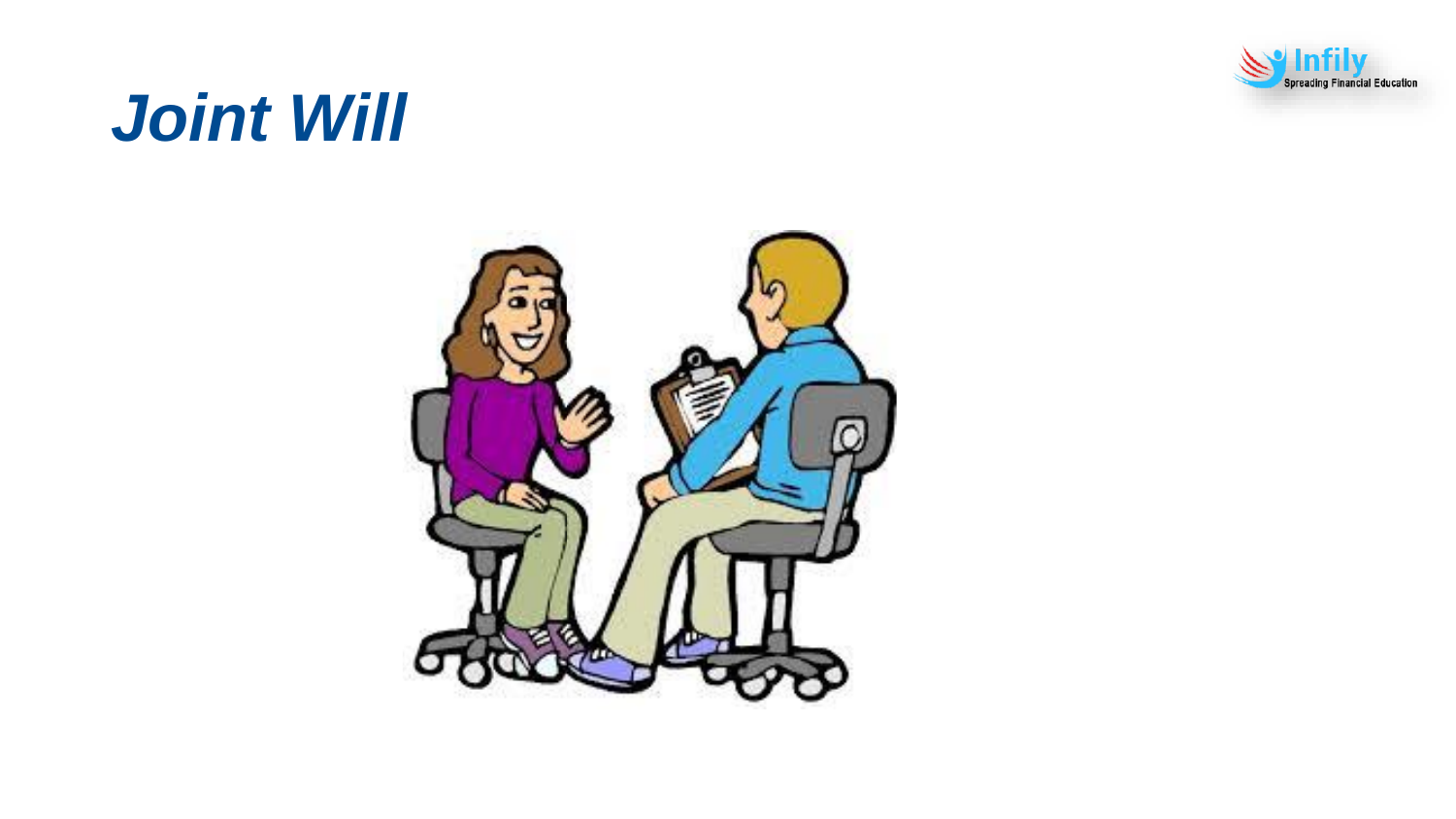



- Joint Will is a type of Will wherein two or more persons agree to make a conjoint Will. Generally Joint Will intends to take effect after the death of both persons, then it would not be enforceable during the life-time of either. The person at any time during the joint lives or after the death of one can revoke the joint will..
- A joint will is a will made by two or more persons. In Indian law, a joint will is a valid will. A joint will is recognized as two wills and is intended to take effect after the death of both the testators.
- Like a contract though unlike a regular will you or your partner can't change or revoke a joint will without permission from the other. That's why joint wills may appear attractive.
- Laws takes it two separate wills. Generally not advisable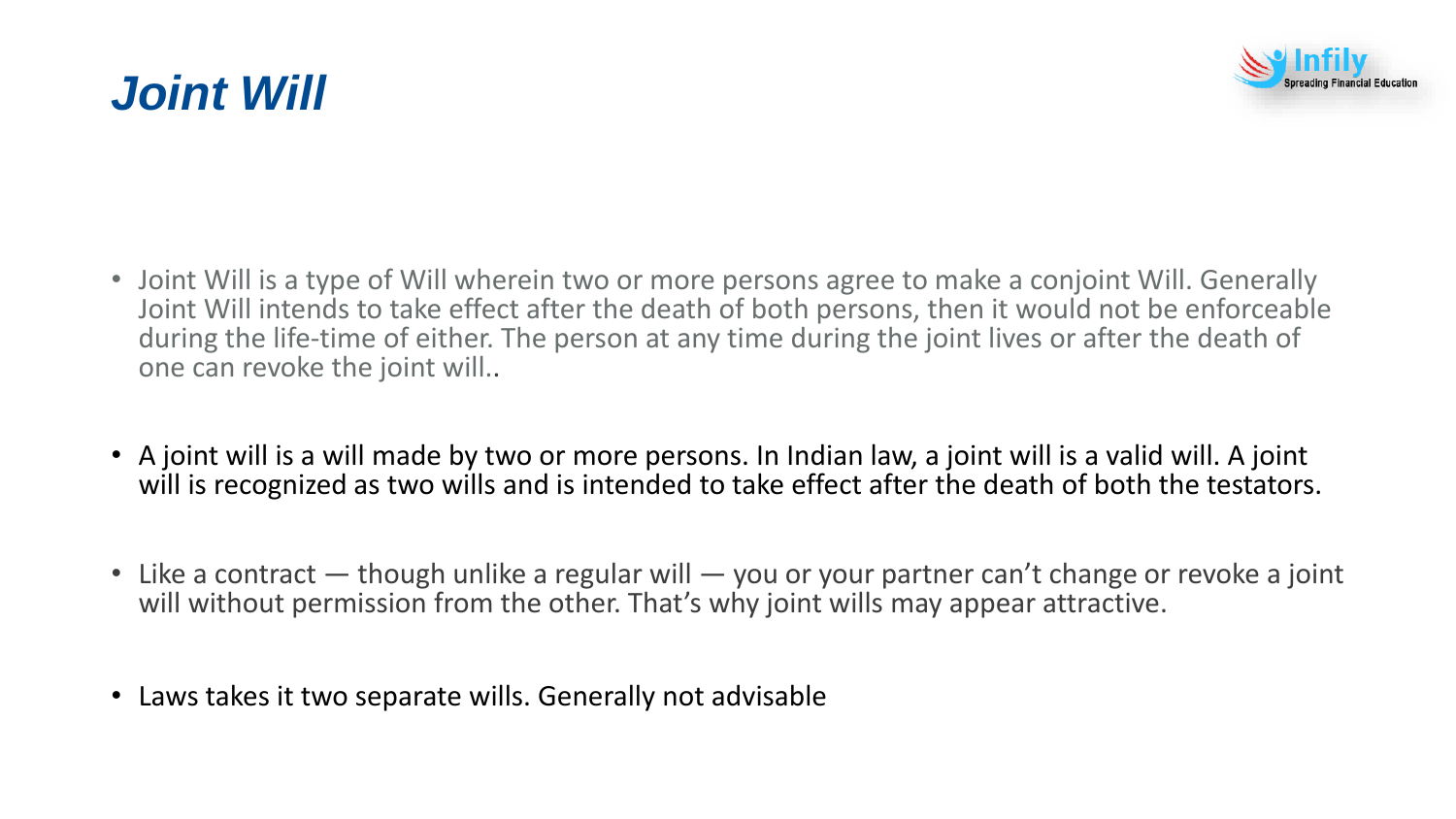# **Holographic Will**



my will **INTERNATIONAL** I Code Dallas World to my sons Zondon Dallas and kesse Dallas 50% each Bly Money cash in the Bank Katha Central Derma In Commissionship also my Lond at Brava to be Sold and Spht SOM extr also my founds either to be Said or ran by my family But money goes to earder & kome I would like two functs such for vota boys. But money up given every weak for them and  $-26.2 - 10$ Thanks **CONGE**  $0,0$ Case Collas  $2612 - 11$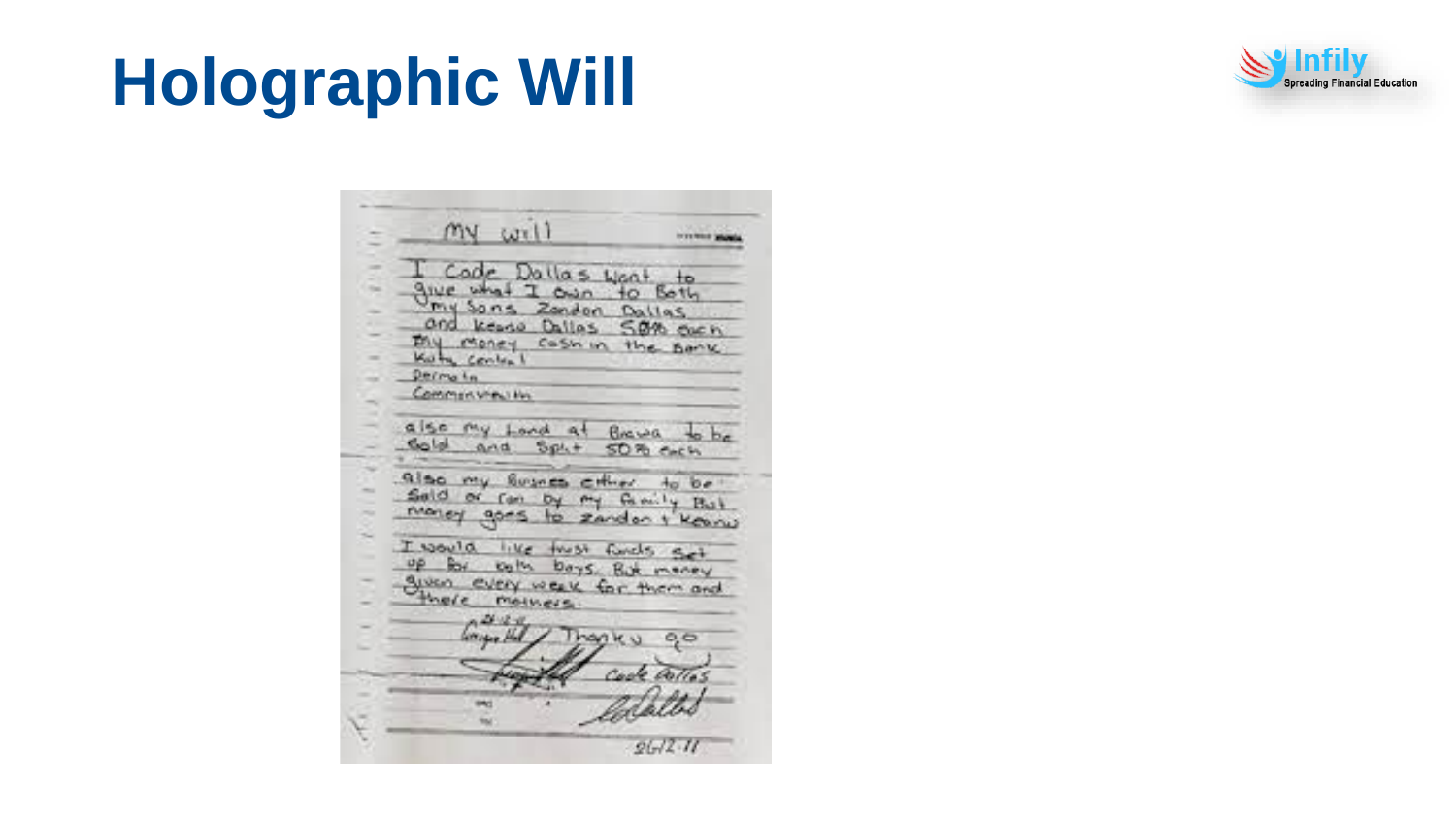#### **Holographic Will**



• **Handwritten wills** that are written by the person making the will (called the testator), and have not been witnessed or notarized, are called **holographic wills**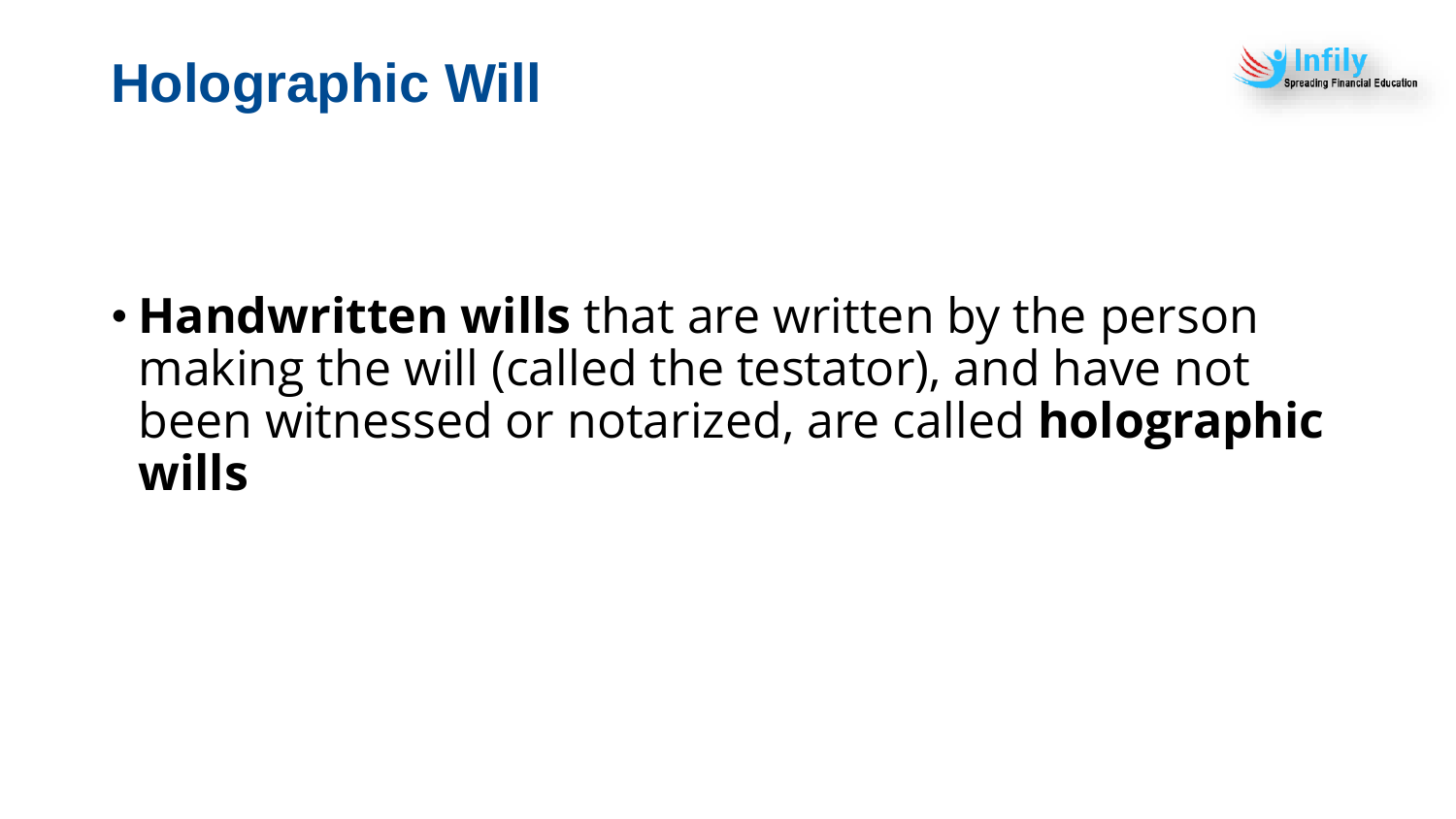

# **Holograph Will**

- Be entirely in the testator's handwriting
- Clearly describe the property, and identify the beneficiaries to whom the property is to be distributed
- Be signed by the testator (some states also require that the will be dated).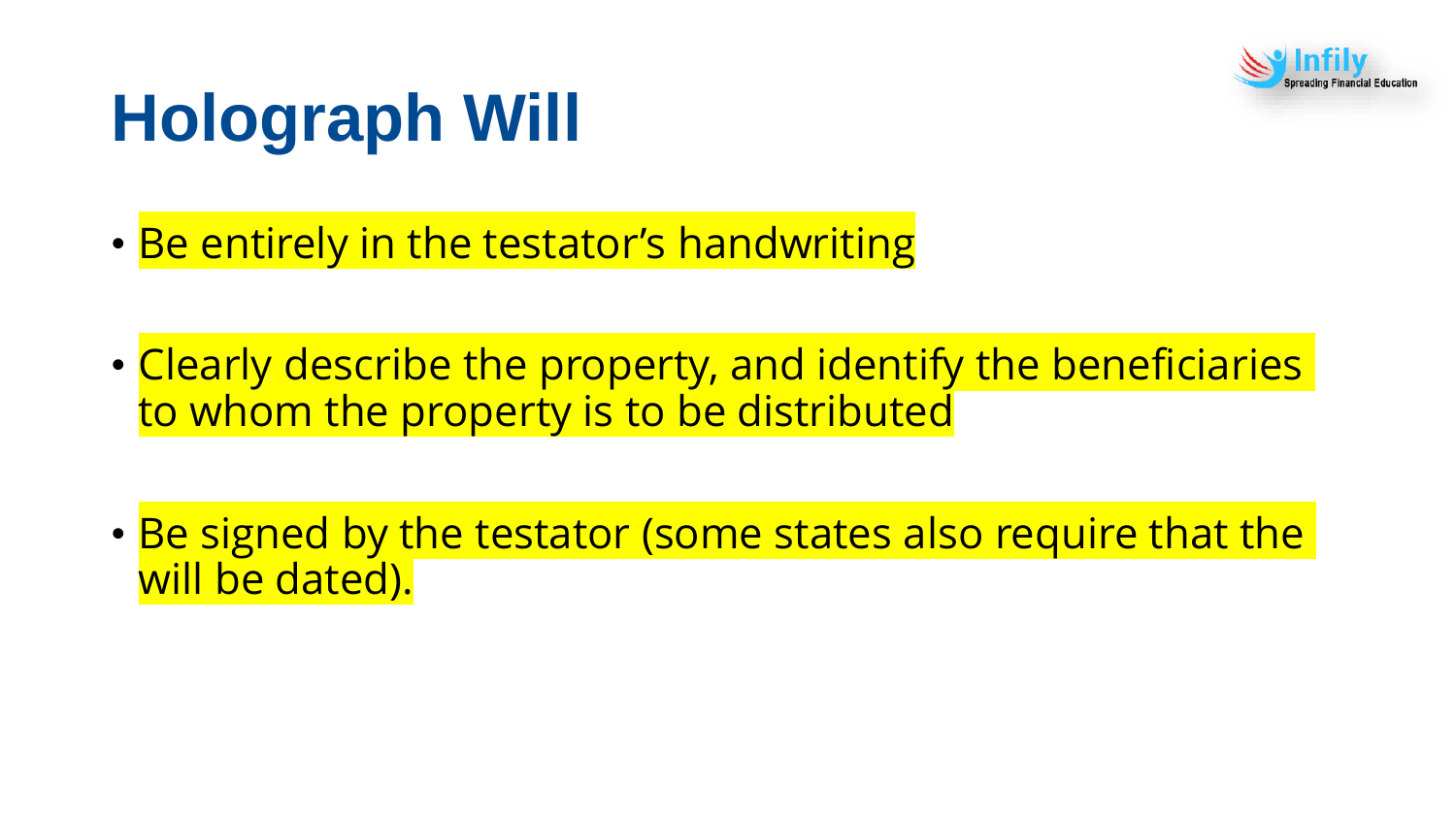

# **Duplicate Will**

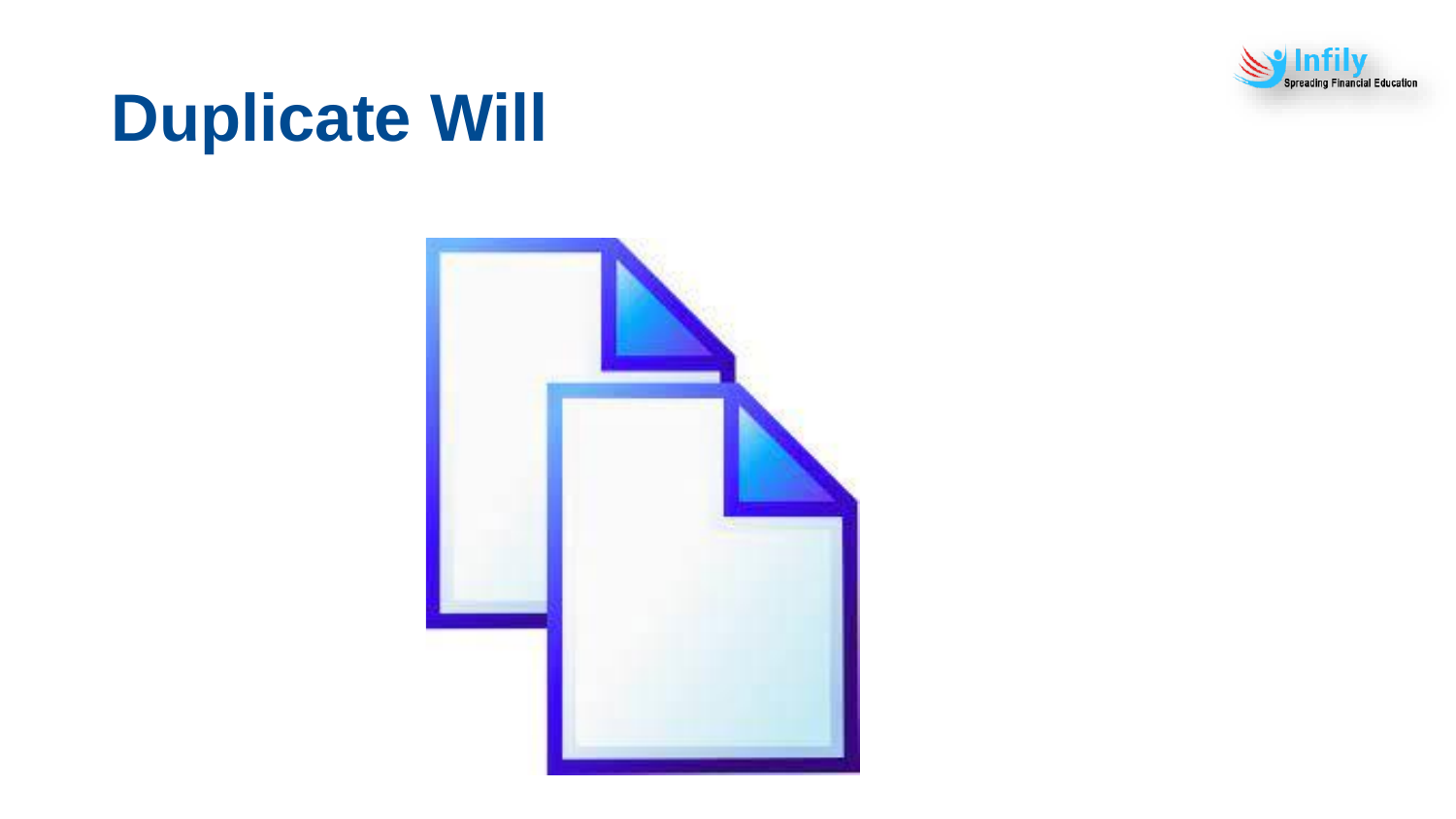

#### **Duplicate Will**

• **A duplicate will is one where a testator executes two copies of the will. Usually one copy is retained by the testator, and the other deposited with another person, which may be the executor, a trustee, or even an institution such as a bank.**

- **This may be done for safety or safekeeping. Although there is more than one copy in existence at the same time, each copy is considered a single will**
- **In order for a duplicate will to be considered valid, a testator must execute the duplicate copy as was done for the original**
- **Further, if the testator destroys the original in his custody, all copies regarded as a duplicate(s) are to be considered as revoked**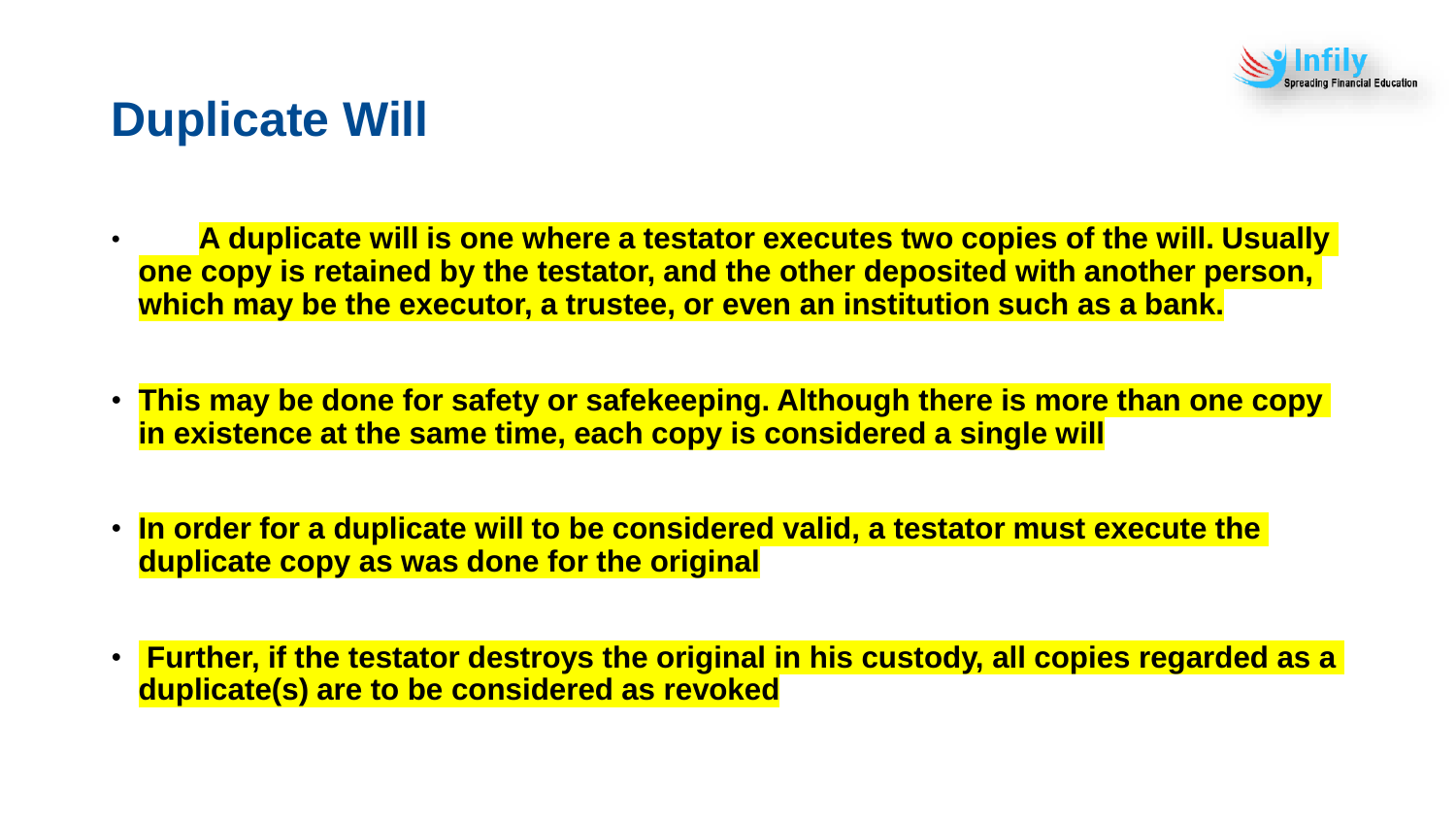

#### Registration of Wills

- The law does not provide any reference to compulsory registration and so a non–registered Will is considered to be a genuine will.
- However, there are many advantages of a registered will.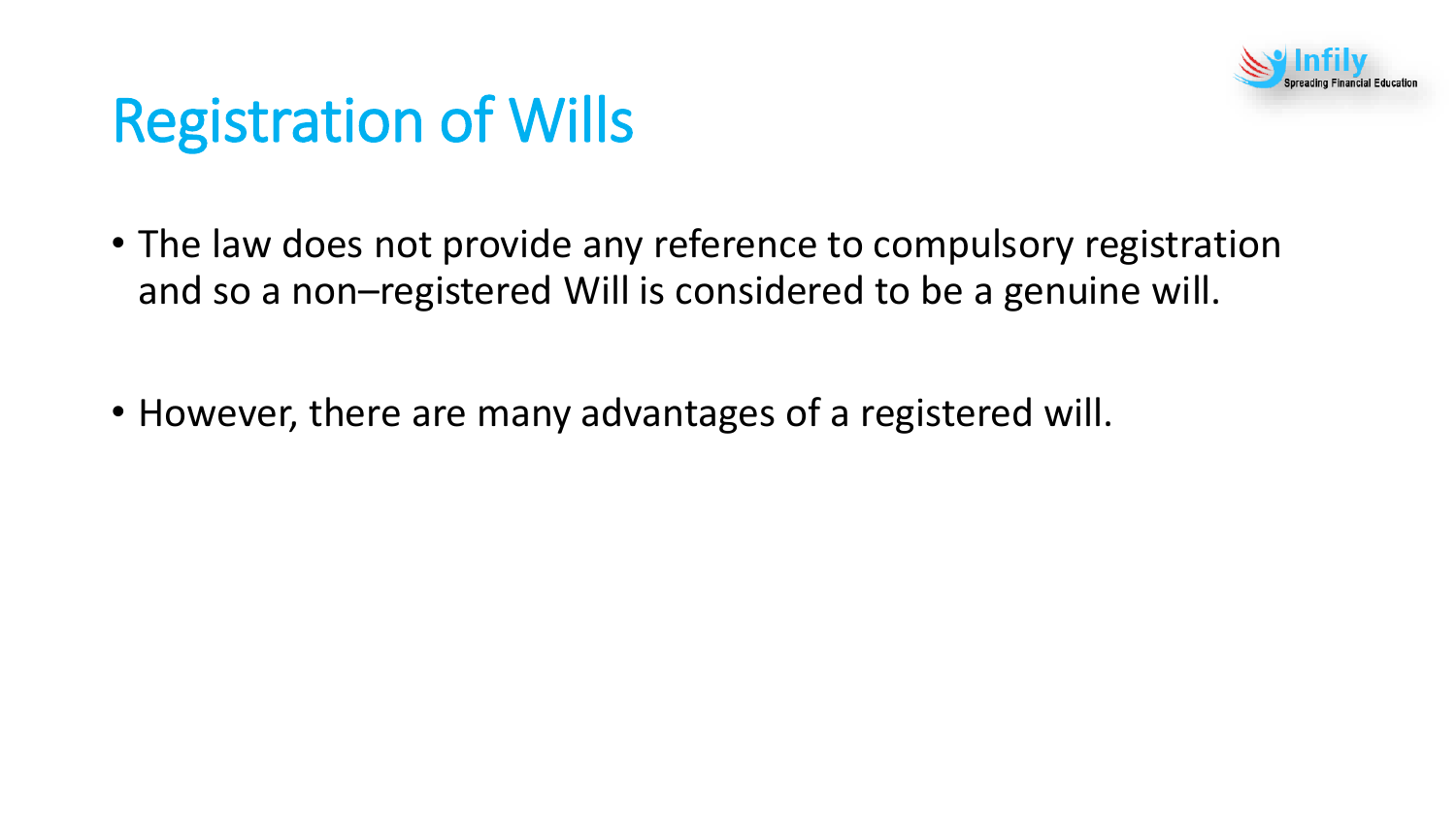

### Registration of Wills

• 1. The will cannot be tampered, destroyed or stolen.

• 2. The wills are kept in the safe custody at the registrar office.

• 3. With a registered will the leasehold property can be edited in the name of the legal heirs.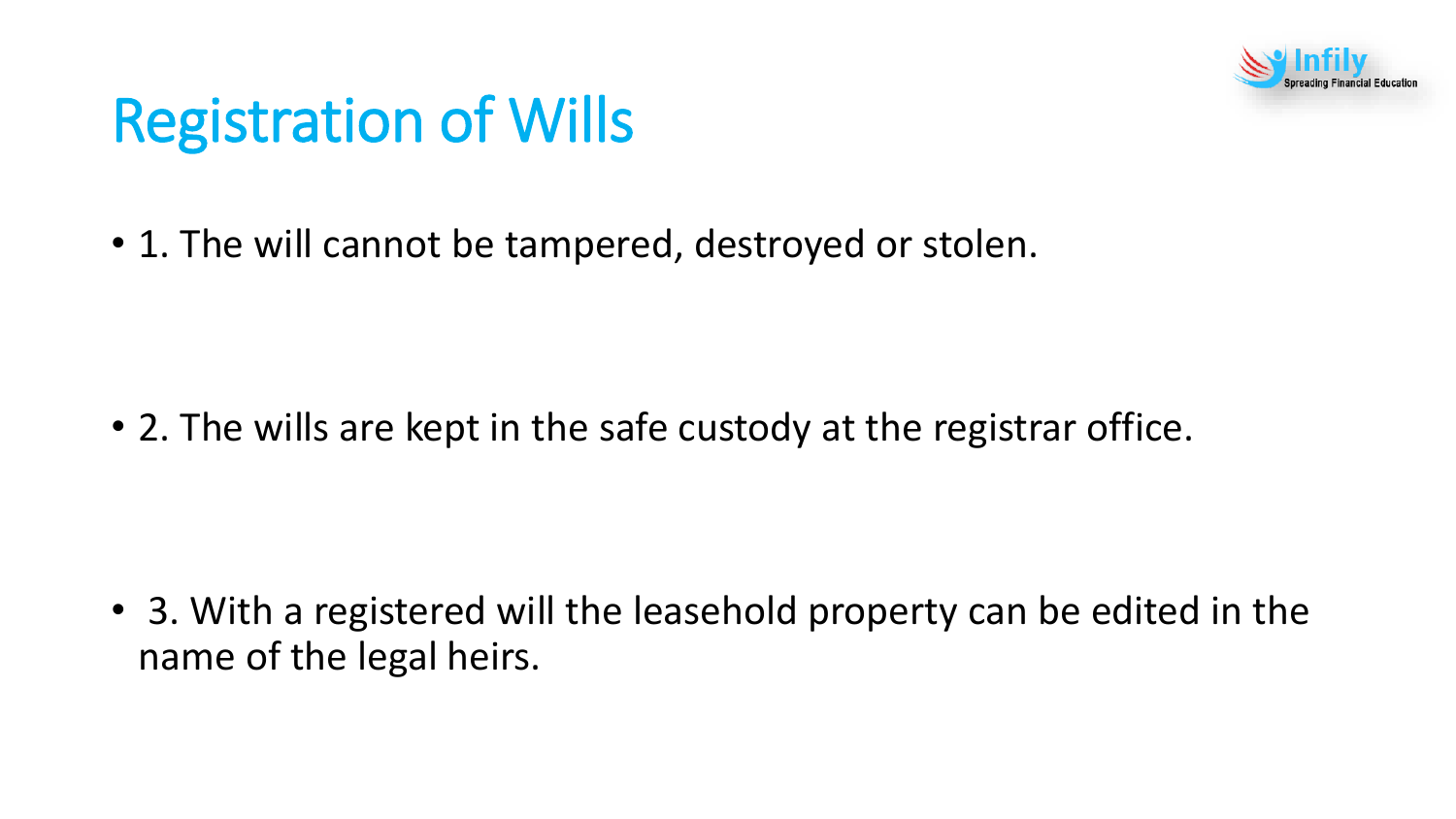

## Some Important Points about a will

- Registration of will is not mandatory.
- Will is registered under the registration act and authenticity increases, and one copy always lies with the registrar office
- No stamp duty paid...Just 500 Rs as registration fees
- Signature is mandatory
- Each page signature required
- Legatee could be individual , Trust ,HUF